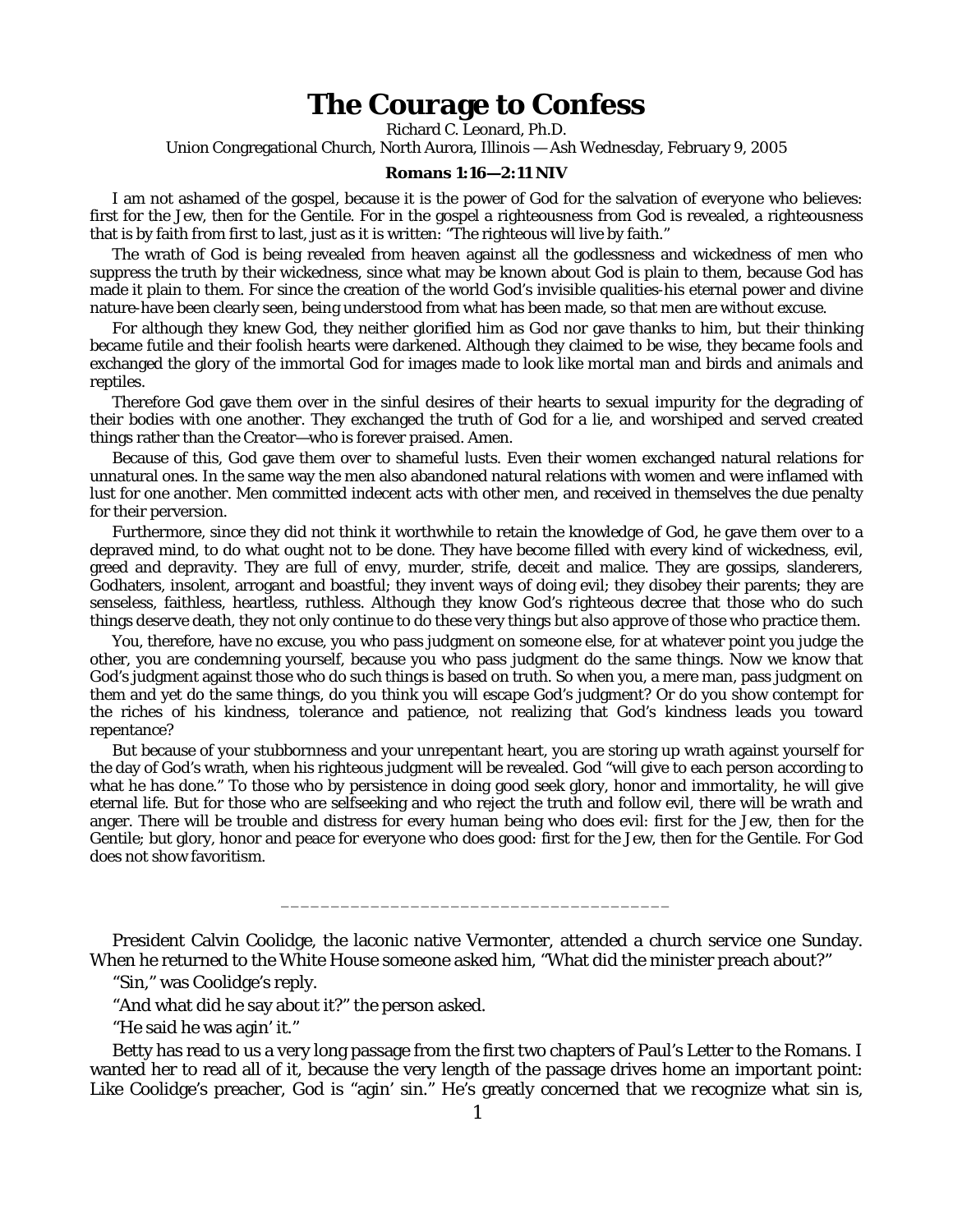*acknowledge* it in ourselves and in the culture in which we live, *turn away* from it, and *accept his remedy* for it.

In our passage from Romans, Paul begins by saying, "I am not ashamed of the gospel." The gospel, or *euangelion,* is the "good news" about what God has done for us in his Son Jesus. But the *good news* about God begins as the *bad news* about us: left to our own devices we always mess up our lives because we don't pay attention to how God has set up the universe and ordered his human family. In other words, we're *sinners.* If we weren't sinners, we wouldn't need a Savior from sin.

Paul continues, in our passage, with a long description of the *bad news.* He gives us a catalog of sinful behaviors that reads like the six o'clock news. Or, perhaps, what might be the six o'clock news except that our culture has become so accustomed to such behavior that it's hardly news any more. Think of some of the behavior he mentions: greed, depravity, murder, slander, deceit, arrogance, disrespect for parents, faithlessness, ruthlessness — and just general evil and wickedness. People are so bent on denying God any role in managing their lives, Paul says, that they even "invent ways of doing evil" that have never been tried before.

And what's the first kind of behavior Paul describes, as if to say that it's the most telling manifestation of sin? "God gave them over in the sinful desires of their hearts to sexual impurity for the degrading of their bodies with one another" (Romans 1:24). Specifically, Paul's reference is to homosexuality between both men and women. Now, why is that such a big deal to the Lord? Why is that the first kind of sinful behavior he mentions?

Look at what Paul has just said: "For although they knew God, they neither glorified him as God nor gave thanks to him, but their thinking became futile and their foolish hearts were darkened. Although they claimed to be wise, they became fools and exchanged the glory of the immortal God for images made to look like mortal man and birds and animals and reptiles" (Romans 1:21-23). When people ignore God's glory and begin to worship mankind, and his ideas — and, by the way, get into occult religions and astrology and earth-worship, which is where the birds and animals and reptiles come into the picture — then a basic understanding of *who people really are* has been lost.

For the Scriptural witness is that mankind has been created in the image of God, to be his representative in the management of this earth. And the Bible is very clear that that image, or picture, of God is *heterosexual.* "So God created man in his own image, in the image of God he created him; male and female he created them" (Genesis 1:27). It's man and woman *together* who witness to God's dominion over all things. The easiest way to deny that God is our Creator, or that we're accountable to him, is to compromise that picture of God by claiming he made our bodies *the wrong way,* for heterosexual behavior. The quickest way to say that we're not responsible to a Creator, after all, is to engage in behavior that doesn't match the way he obviously made us *in his image.*

But *all* sin, not just homosexuality, flows from the refusal to acknowledge God. Homosexual behavior doesn't exhaust the catalog of depravity. If we're looking for ways to disobey the Lord, there's plenty of *choice,* as Paul's catalog of sins and a flip through your TV channels will remind you. Even the idea of *choice* can harbor sinful intent, for it expresses a rebellion against having to live and do things in a certain way. The Bible recognizes that the desire to step outside of God's boundaries is inherent in the heart of man. Recall those awful verses in Genesis, chapter 6: "The Lord saw that the wickedness of man was great in the earth, and that every imagination of the thoughts of his heart was only evil continually. And the Lord was sorry that he had made man on the earth, and it grieved him to his heart" (Genesis 6:5-6). Recall Jeremiah's warning: "The heart is deceitful above all things, and desperately corrupt; who can understand it?" (Jeremiah 17:9). Recall Paul's crushing assessment in Romans 3:23: "All have sinned and fall short of the glory of God." To be in rebellion against God is just kind of built into the current human condition  $-$  as the Bible's story of the Garden of Eden makes clear.

But our culture has lost its biblical perspective, and with it any real consciousness of sin. To acknowledge our disobedience, we also have to acknowledge that there's Someone we're disobeying. Our awareness of sin depends on our awareness of God. Because our culture seems determined to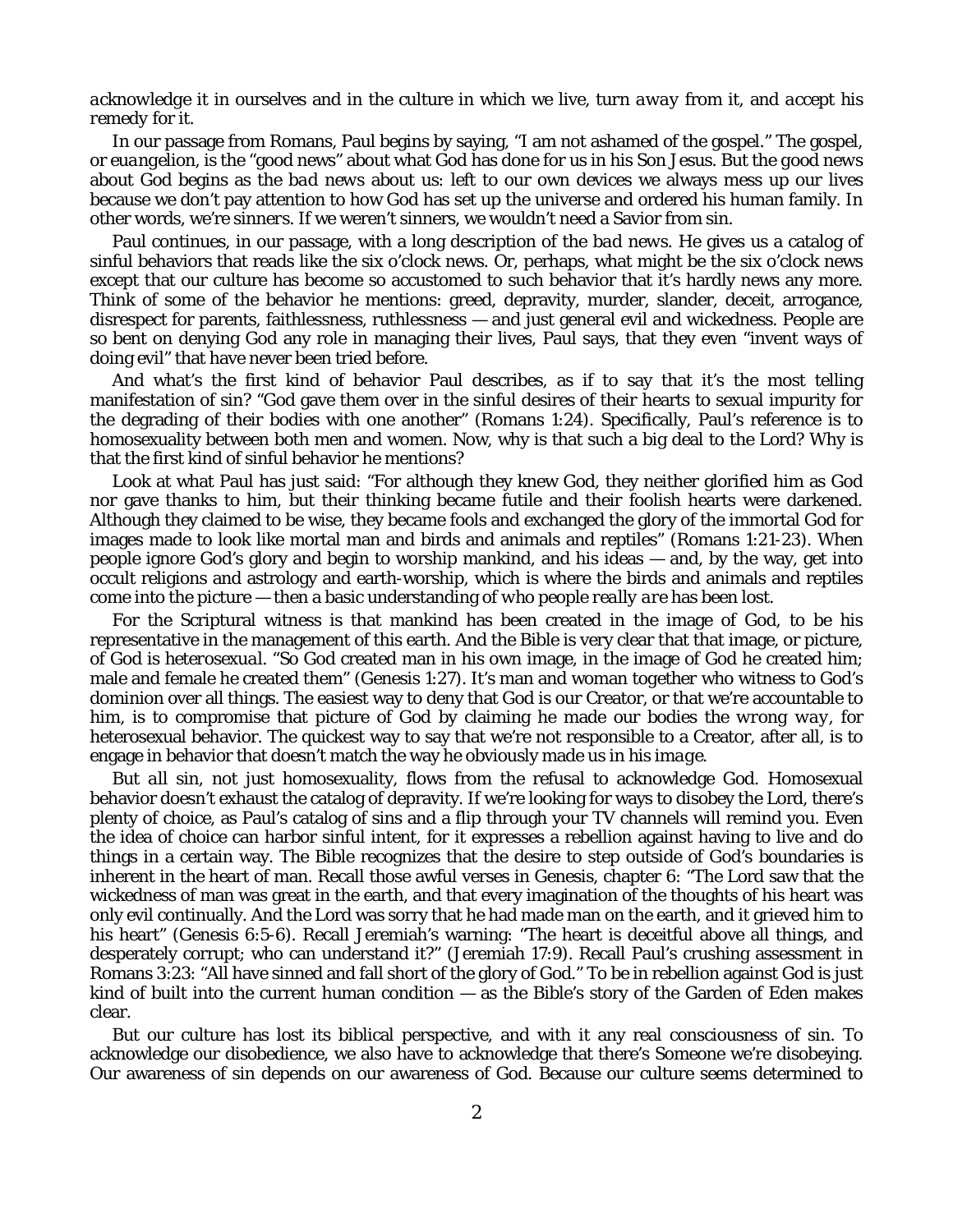blind itself to the glory of God, most people don't recognize sin when they see it. So people resent it when Christians try to raise up a biblical standard for evaluating human conduct. Yes, our culture has its set of "no-no's," but the main "no-no" is to have some "no-no's." In many cases, the most *wrong* thing you can do is to suggest that someone else's behavior is *wrong.* If I were preaching this sermon in Canada, for example, I could be arrested tonight because of what I've mentioned about homosexuality. Thank God that in the U.S. we have a President who's willing to take a stand for common sense, and for the recognition that certain things, like unrestricted abortion or gay marriage, are just plain stupid and wrong.

You and I may well be aware of sin in our own hearts. If we know the Lord, we know that he has spoken through inspired leaders to explain to us what pleases him and what offends him. We recognize that sin is subtle. It doesn't have to manifest itself in depraved or violent or grasping behavior. It can manifest itself in the simple refusal to let Christ have all of our hearts. It can show up in complacent self-centeredness that's content to rock along in a "business-as-usual" sort of religion that never reaches a high level of excitement or commitment. It can rear its ugly head in a lack of concern for the needs, feelings or spiritual welfare of other people. We have to repent of that sin and ask the Lord to forgive us and fill us with the power to overcome it. It takes *courage* to confess this sin, because confession challenges our image of ourselves as pretty good people, after all. Confession is an admission that we *don't* have it all together, that we *do* have faults for all our "sinner's prayers," and Sunday school pins, and gold stars, and names written on the attendance pads. Confessing sin is risky; are we brave enough to do it?

So we need to confess our own sin, but we also have to confess sin for others. So many people we know, in our world and nation and local community, don't recognize how far they've fallen into sin. Perhaps members of our family, our own loved ones, don't see it yet. We have to confess to the Lord on their behalf. That idea goes against our individualism; isn't each person responsible for himself? Well, biblically, yes and no. The prophet Isaiah had a vision of the Lord's majesty, and he cried out, "Woe is me! For I am lost; for I am a man of unclean lips, and I dwell in the midst of a people of unclean lips; for my eyes have seen the King, the Lord of hosts!" (Isaiah 6:5). Isaiah understood that he was a member of a sinful *community.* Even if he personally had a heart for God, he still participated in the sin of the culture to which he belonged, and he had to confess in behalf of all his people.

It takes courage to confess for others, for they won't understand what we're doing or why it's necessary. They'll think we're judging them, when what we're really doing is trying to spare them the judgment that's sure to come if they fail to confess for themselves and turn to the Lord. In our lesson from Romans, Paul says that "the wrath of God is being revealed from heaven against all the godlessness and wickedness of men who suppress the truth by their wickedness" (Romans 1:18). The wrath of God, in the Bible, isn't always expressed in bolts of lightning from heaven, or the earth opening up to swallow the offender. The wrath of God, as Paul makes clear, is simply the outworking of the *inevitable consequence* of our own sinful actions. God doesn't have to "zap" us to enact his judgment upon our sin. All he has to do is *leave us alone.* All he has to do is to turn his back. As Paul puts it, "Therefore God gave them up" (Romans 1:24) — and let them do whatever they wanted to do. When people are determined to pursue their own way without the Lord, they will neither recognize their own sin nor confess it to God. Those who know the Lord will have to confess it for them. It takes courage to do that.

So, what's the answer to the problem of sin? How can we, or anyone else, be released from the wrath of God — the consequence of our determination to go our own way without him? Our passage from Paul's Epistle to the Romans contains a hint of the answer in his very description of the problem. Look at Romans 1:21 again: "For although they knew God, they neither glorified him as God *nor gave thanks to him,* but their thinking became futile and their foolish hearts were darkened." In the Bible, *confession* has two meanings. One meaning, the one we've been talking about up to now, is to *confess our sin,* to acknowledge the ways in which we have fallen short of God's standard for us. The other meaning of confession is found in this expression, "give thanks." In Scripture, "giving thanks" isn't just